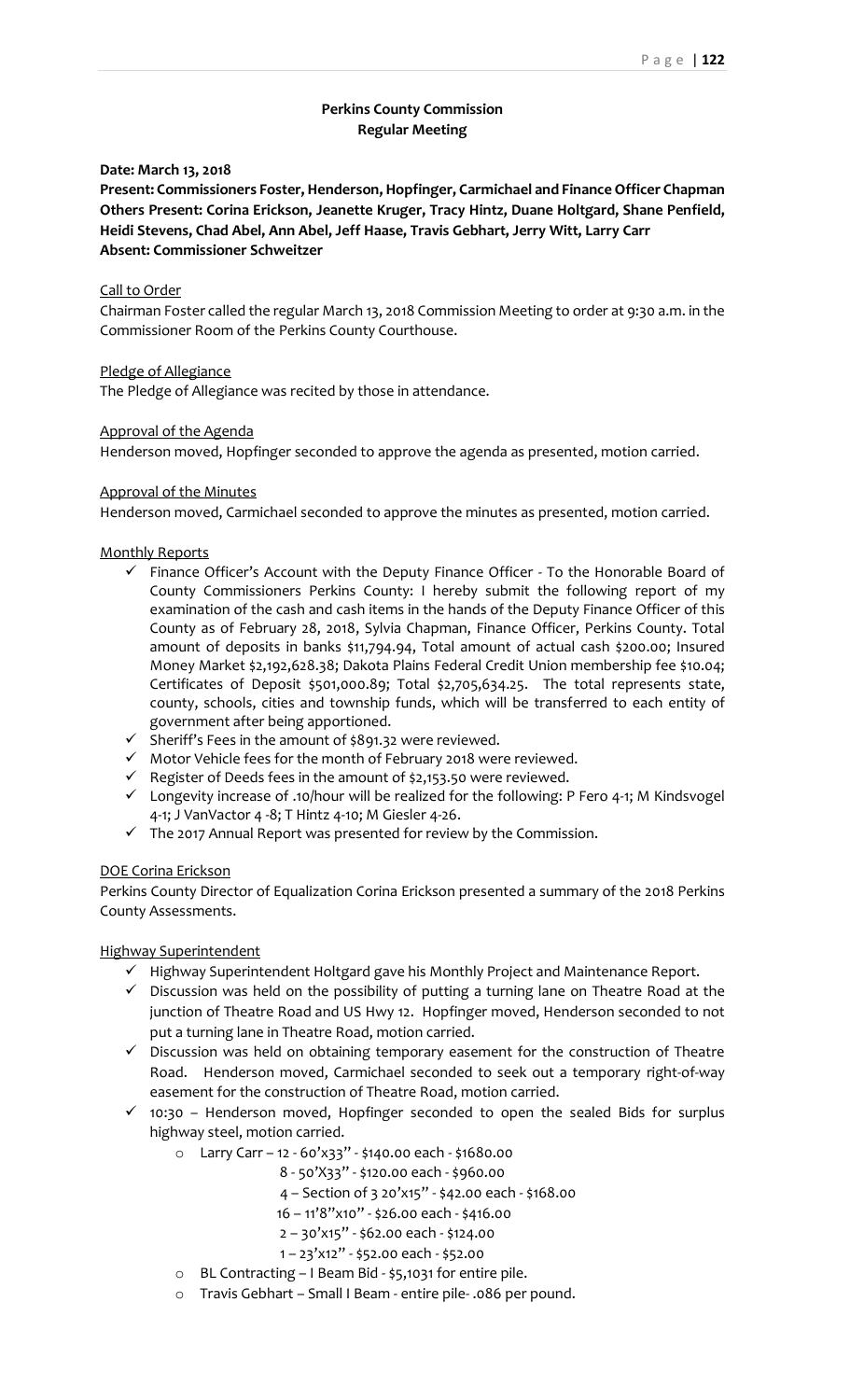o Tom Munyon – Bid on 10" x 17' used steel - .07 per pound.

Henderson moved, Hopfinger seconded to reject all bids. Discussion was held. Henderson moved, Hopfinger seconded to amend the motion to accept Travis Gebhart's bid of .086 per pound on the small pile located west of the packer and reject the bids on the other piles, motion carried.

### 11:00 a.m. – Surplus Real Property

Carmichael moved, Henderson seconded to open the bids for the surplus real estate property, motion carried.

- ✓ Milwaukee Land Co 2nd Addn Blk 34 Lot 5 Record #13338
	- o No bids were received.
- ✓ Lemmon's 1st Addn Blk 10 Lot 4 Record #13493
	- o Jeff Haase & Ken Wilson \$1,010.00 Henderson moved, Hopfinger seconded to accept the bid of \$1,010.00 from Jeff Haase, motion carried.
- ✓ Lemmon's 1st Addn Blk 10 Lot 10 Record #13499
	- o Chad & Ann Abel \$300.00
	- o Jeff Haase & Ken Wilson \$1,015.00
	- o Carmichael moved, Hopfinger seconded to allow parties to orally raise their bids, motion carried. Chad Abel orally raised his bid to \$1,115.00. Jeff Haase passed on orally raising his bid. Carmichael moved, Hopfinger seconded to accept Chad Abel's oral bid in the amount of \$1,115.00 for Lemmon's  $1<sup>st</sup>$  Addn Lot 10 Blk 10, motion carried.

### Deed to Lemmon School District 52-4

Carmichael moved, Hopfinger seconded to deed Lemmon's  $2^{nd}$  Addn Lot 4, Blk 3 Record #13523 to Lemmon School District 52-4 contingent on their acceptance, motion carried. The deed will be signed when Perkins County has received confirmation that the Lemmon School District accepts the property.

#### Register of Deeds Heidi Stevens

Register of Deeds Heidi Stevens was present to update the Commission on the status of assisting the Ziebach County Register of Deeds Office. She stated that the office has been brought up to date and that she will continue to travel to Ziebach County approximately once a week, depending on the workload.

#### Robert Peters' Deed

State's Attorney Shane Penfield presented a corrective deed to the Commission from Perkins County to Robert Peters and Shirley Peters. Henderson moved, Hopfinger seconded to approve the corrective deed transferring Lemmon's First Addition Block 4, Lot 7, from Perkins County to Robert Peters and Shirley Peters, husband and wife as joint tenants with rights of survivorship and not as tenants in common, motion carried.

#### Abatements

Carmichael moved, Henderson seconded to approve the following 2017 payable in 2018 abatements, motion carried.

| Description                                       | Owner                               | Abatement | Reason             |
|---------------------------------------------------|-------------------------------------|-----------|--------------------|
| Milw Land Co 2 <sup>nd</sup> Addn Blk 34 Lot 5    | Perkins County                      | \$936.48  | Tax Exempt         |
| Lemmon's 2 <sup>nd</sup> Addn Blk 3 Lot 4         | Perkins County                      | \$171.52  | Tax Exempt         |
| Lemmon's 1 <sup>st</sup> Addn Blk 10 Lot 4        | Perkins County                      | \$137.34  | Tax Exempt         |
| Lemmon's 1 <sup>st</sup> Addn Blk 10 Lot 10       | Perkins County                      | \$135.62  | Tax Exempt         |
| Bison Orig Blk 12 Lot 4 less 8'                   |                                     |           |                    |
| And all of Lots 5 & 6                             | Blessed Sacrament Church \$1,563.22 |           | Tax Exempt         |
| Milw Land Co 3 <sup>rd</sup> Addn Blk 45 Lots 1&2 | Douglas & Linda Ham                 | \$223.33  | Fire on 1-12-17    |
| Lemmon's 4 <sup>th</sup> Addn Blk 1 Lot 1 MH      | James & Mary Smith                  | \$311.06  | Office Error       |
| Lot 3 of the Johnson Addn NENE 33-21-15           | Wayne & Roberta Braun               | \$307.81  | Office Error       |
| Cooper's Addn Blk 5 Lots 1-4                      | Grace Baptist Church                | \$99.74   | Tax Exempt 6-27-17 |
| NW less Tract 2 of Aaker's 1st Addn .91 Ac        |                                     |           |                    |
| Land & Buildings Only                             | Town of Bison                       | \$867.42  | Tax Exempt         |
| Lemmon Original Blk 17 Lot 9                      | Rodney & Connie Wise                | \$144.02  | House removed 2017 |